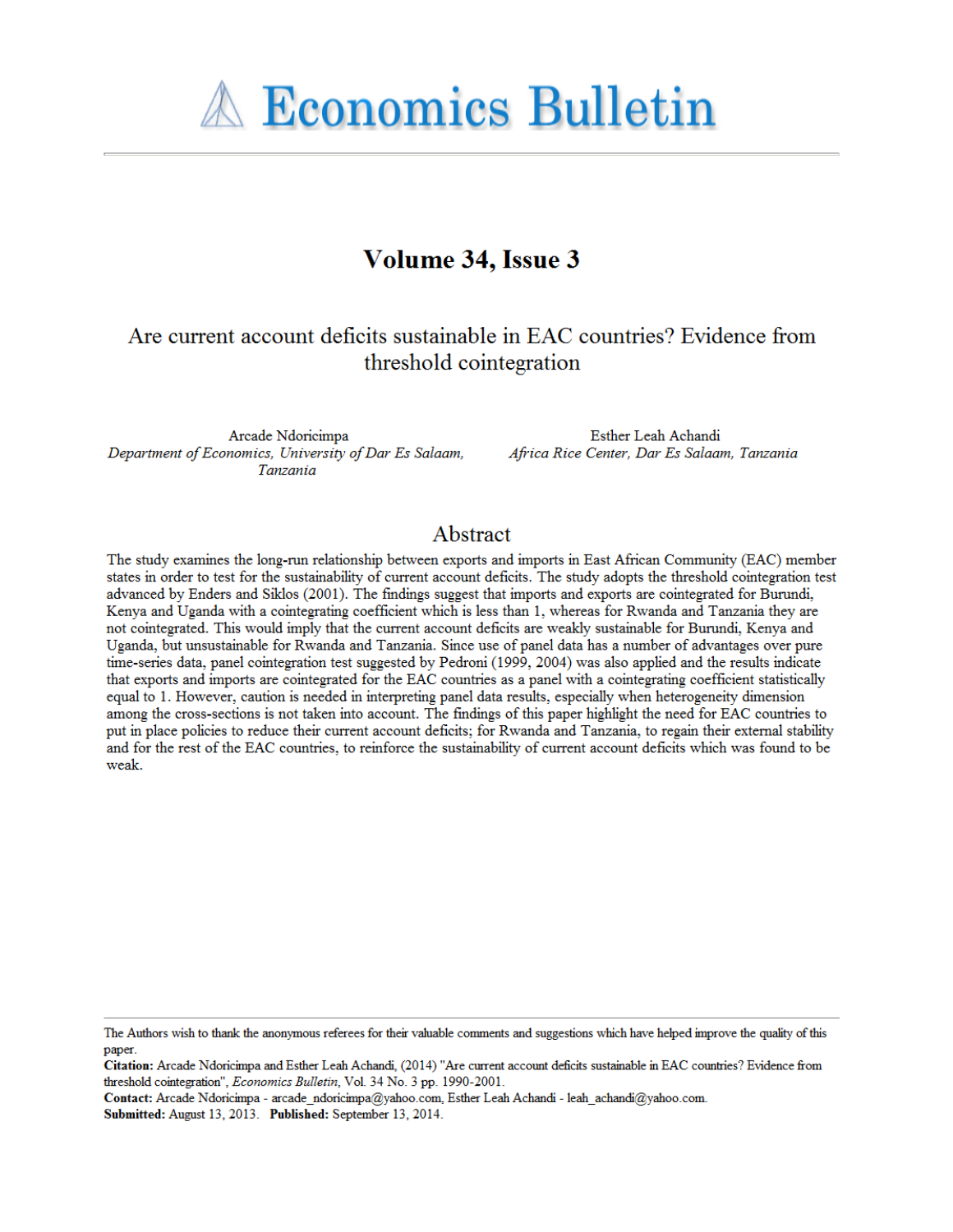#### **1. Introduction**

Following Husted (1992), a number of studies have analyzed the cointegration relationship between imports and exports in order to test for the sustainability of the current account deficits (see for instance, Marial Yol 2009, Mukhtar and Rasheed 2010, and Tiwari 2012). As Husted (1992) pointed out, if imports and exports are cointegrated, this would mean that the current account deficits problem is just a short-run phenomenon and that in the long-run they are sustainable (Narayan and Narayan 2005). The existence of a cointegration relationship between imports and exports would also imply that the country is not in violation of its international budget constraint (Mukhtar and Rasheed 2010**)**.

However, when testing for cointegration between imports and exports, most of studies use linear cointegration tests of Engle and Granger (1987), Johansen (1990) and Pesaran et al. (2001) all of which assume symmetric adjustment towards the long-run equilibrium. According to Balke and Fomby (1997), because of the presence of transaction costs and asymmetries in price transmission, there is no reason to expect a symmetric adjustment. They therefore initiated the idea of threshold cointegration where the adjustment towards the long-run equilibrium occurs only when the deviation from the equilibrium exceeds some threshold (Stigler 2012). Following Balke and Fomby (1997), Enders and Granger (1998) and Enders and Siklos (2001) employed threshold Autoregressive (TAR) and Momentum threshold Autoregressive (M-TAR) models to develop a threshold cointegration test which allows for asymmetric adjustment towards the longrun equilibrium.

The objective of this paper is to establish the relationship between imports and exports using the threshold cointegration test advanced by Enders and Siklos (2001) to test the sustainability of the current account deficits of the East African Community (EAC) Countries.

The rest of the paper is organized as follows; Section 2 presents the conceptual framework. Section 3 presents data and methodology. Section 4 presents and discusses the results and section 5 gives the concluding remarks.

#### **2. Conceptual Framework**

Testing for the cointegration relationship between imports and exports as a way of checking the sustainability of current account deficits was first proposed by Hakkio and Rush (1991) and Husted (1992).

They proposed a conceptual framework in which a representative individual of a small open economy faces the following budget constraint:

$$
C_0 = Y_0 + B_0 - I_0 - (1 + r_0)B_{t-1}
$$
 (1)

where  $Y_0$ ,  $C_0$  and  $I_0$  stand for current income, consumption and Investment respectively.  $B_0$  is the current borrowing,  $(1 + r_0)B_{t-1}$  is the initial debt size and  $r_0$  is the world interest rate.

Solving for  $B_0$  in equation (1) yields expression (2) where the trade balance  $(X - MM)_t = Y_t - C_t - I_t$  and  $\varpi_t$  is the discounting factor: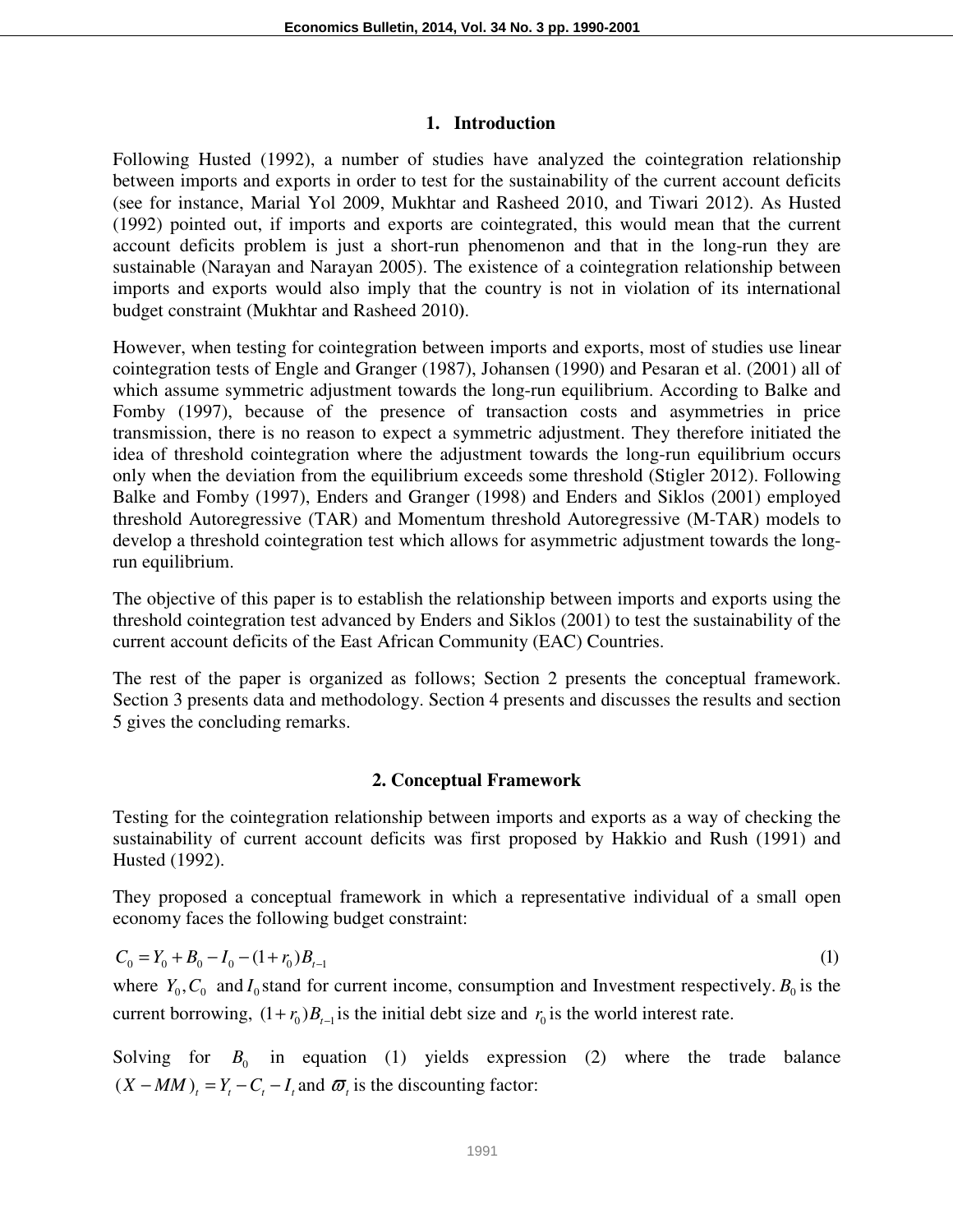$$
B_0 = \sum_{t=1}^{\infty} \mathcal{D}_t (X - MM)_t + \lim_{n \to \infty} \mathcal{D}_n B_n \tag{2}
$$

 To get a testable equation, Husted (1992) makes the following assumption where  $W_t = MM_t + (r_t - r)B_{t-1}$  and  $MM_t$  is expenditure on imports:

$$
X_t + B_t = W_t + (1+r)B_{t-1}
$$
\n(3)

From equation (3), solving for  $(MM_t + r_t B_{t-1})$  yields:

$$
MM_{t} + r_{t}B_{t-1} = X_{t} + \sum_{j=0}^{\infty} \lambda^{j-1} [\Delta X_{t+j} - \Delta W_{t+j}] + \lim_{j \to \infty} \lambda^{t+j} B_{t+j}
$$
(4)

Husted (1992) assumes further that expenditure on imports and exports are non-stationary processes which can be written as:

$$
\mathbf{W}_{t} = \theta_{1} + W_{t-1} + \mu_{1t} \tag{5}
$$

$$
X_t = \theta_2 + X_{t-1} + \mu_{2t} \tag{6}
$$

Substituting equations (5) and (6) in equation (4) and rearranging gives:

$$
X_{t} = [(1+r^{2}) / r] (\theta_{1} - \theta_{2}) + (MM_{t} + r_{t}B_{t-1}) - \lim_{j \to \infty} j^{t+j} B_{t+j} + \sum \lambda^{j-1} (\mu_{1t} - \mu_{2t})
$$
\n(7)

By letting  $\beta = [(1+r^2)/r](\theta_1 - \theta_2)$  and  $u_t = \sum \lambda^{j-1}(\mu_1 - \mu_2)$ , equation (7) can be written as:

$$
X_{t} = \beta + (MM_{t} + r_{t}B_{t-1}) - \lim_{j \to \infty} j^{t+j}B_{t+j} + u_{t}
$$
\n(8)

Finally, equation (8) can be written as follows where  $M_t = MM_t + r_t B_{t-1}$  and assuming that  $\lim_{j \to \infty} j^{t+j} B_{t+j} = 0$ :  $X_{t} = \beta + \delta M_{t} + u_{t}$  (9)

According to Hakkio and Rush (1991) and Husted (1992), the current account deficits are sustainable if exports  $X_t$ , and imports  $M_t$ , are cointegrated. It has been argued however that for the current account deficits to be strongly sustainable, the sufficient condition should be that  $\delta$ =1 and in case 0 <  $\delta$  < 1, they are only weakly sustainable (see for example, Herzer and Nowak-Lehmann 2005, Serdar 2008, Rahman 2011 and Tiwari 2012).

#### **3. Data and Methodology**

This study uses annual data on exports and imports (in logarithm) for the East African Community (EAC) Countries, Burundi, Kenya, Rwanda, Uganda and Tanzania covering the period 1960-2012. Data were collected from UNCTAD database available online. Figure 1 presents the evolution of exports and imports (in logarithm) for the EAC Countries for the period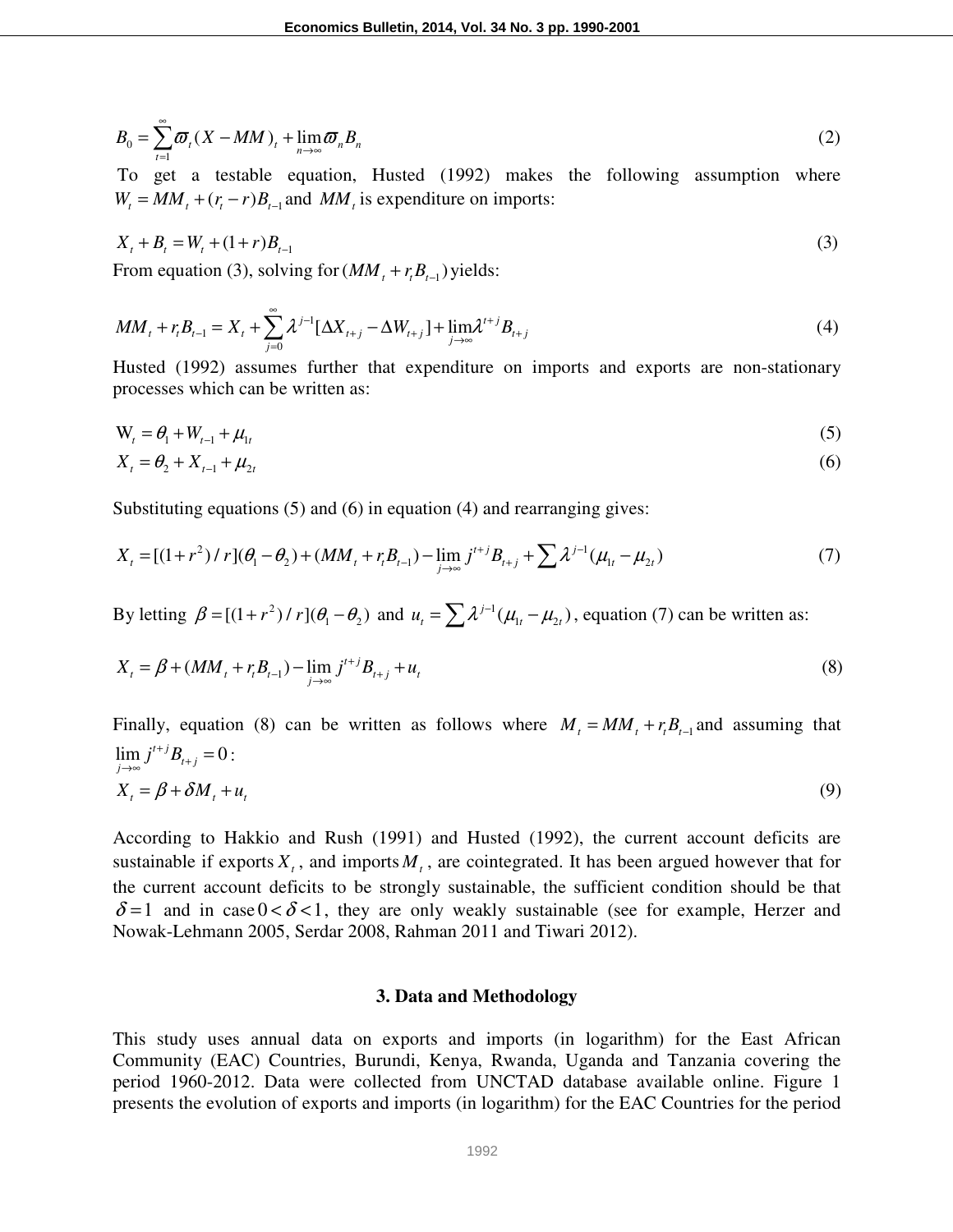of study. The graph seems to indicate that imports and exports have a co-movement between them, giving an impression that there might be a cointegration relationship between them in the countries under study.

Augmented Dickey-Fuller (1981) and Phillips and Perron (1988) tests are used to test for the order of integration of exports and imports in EAC Countries. Unit root test results are presented in table 1 and suggest that exports and imports (in logs) for all the EAC countries are nonstationary processes becoming stationary after one differentiation. Since imports and exports are both integrated of order 1 for all the countries under study, we can test for cointegration relationship between them.

Threshold cointegration technique initiated by Enders and Granger (1998) and Enders and Siklos (2001) is presented hereafter, method which is employed in this study to test for cointegration between imports and exports in EAC Countries.

Extending Engle & Granger's (1987) linear cointegration test, Enders and Granger (1998) and Enders and Siklos (2001) developed a threshold cointegration test where negative and positive deviations from the long-run equilibrium are not corrected in the same way, that is, in which the adjustment towards the long-run equilibrium is asymmetric (Stigler 2012).

#### **Figure 1: Trend of Exports and Imports (in logs) in EAC Countries for the period 1960- 2012 (LX is the logarithm of exports and LM is the logarithm of imports).**

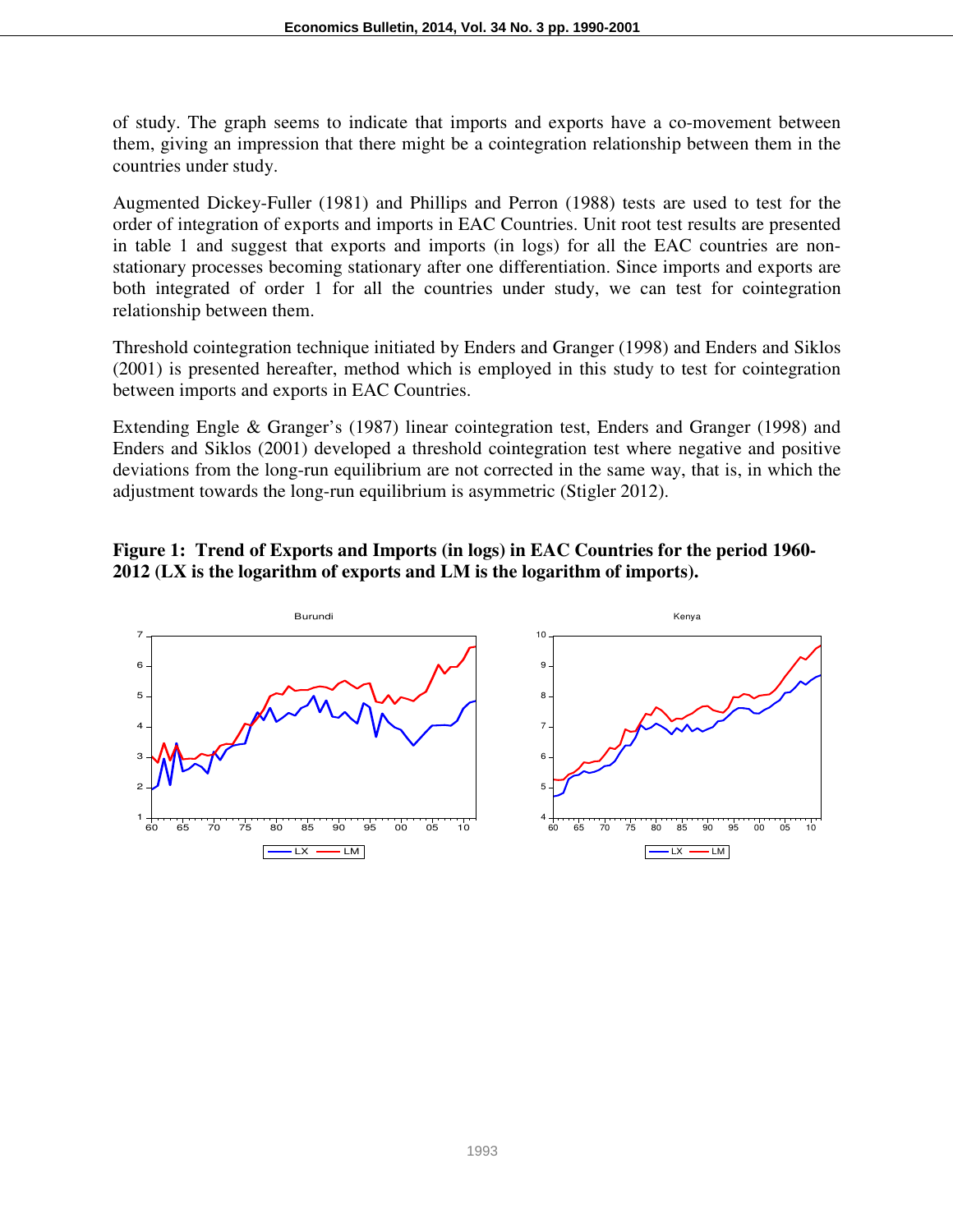

Let  $x_t$  and  $m_t$  be the logarithm of exports and imports respectively. Using TAR and M-TAR models, Enders and Siklos (2001) propose the following steps to test for threshold cointegration.

In the first step, the following long-run equilibrium relationship is estimated:

$$
x_t = \alpha_1 + \alpha_2 m_t + u_t \tag{10}
$$

In the next step, the following equation<sup>1</sup> is estimated using Ordinary Least Squares (OLS):

$$
\Delta u_t = I_t \rho_1 u_{t-1} + (1 - I_t) \rho_2 u_{t-1} + \sum_{i=1}^k \alpha_i \Delta u_{t-i} + \eta_t
$$
\n(11)

where  $u_t$  is the residuals series from equation (10) and  $I_t$  is the Heaviside indicator function such that:

$$
I_{t} = \begin{cases} 1 \text{ if } u_{t-1} \geq \lambda \\ 0 \text{ if } u_{t-1} < \lambda \end{cases} \text{ for } TAR \text{ model} \tag{12}
$$

l

<sup>&</sup>lt;sup>1</sup> Engle & Granger (1987) equation is a particular case where  $\rho_1$  and  $\rho_2$  are equal to zero.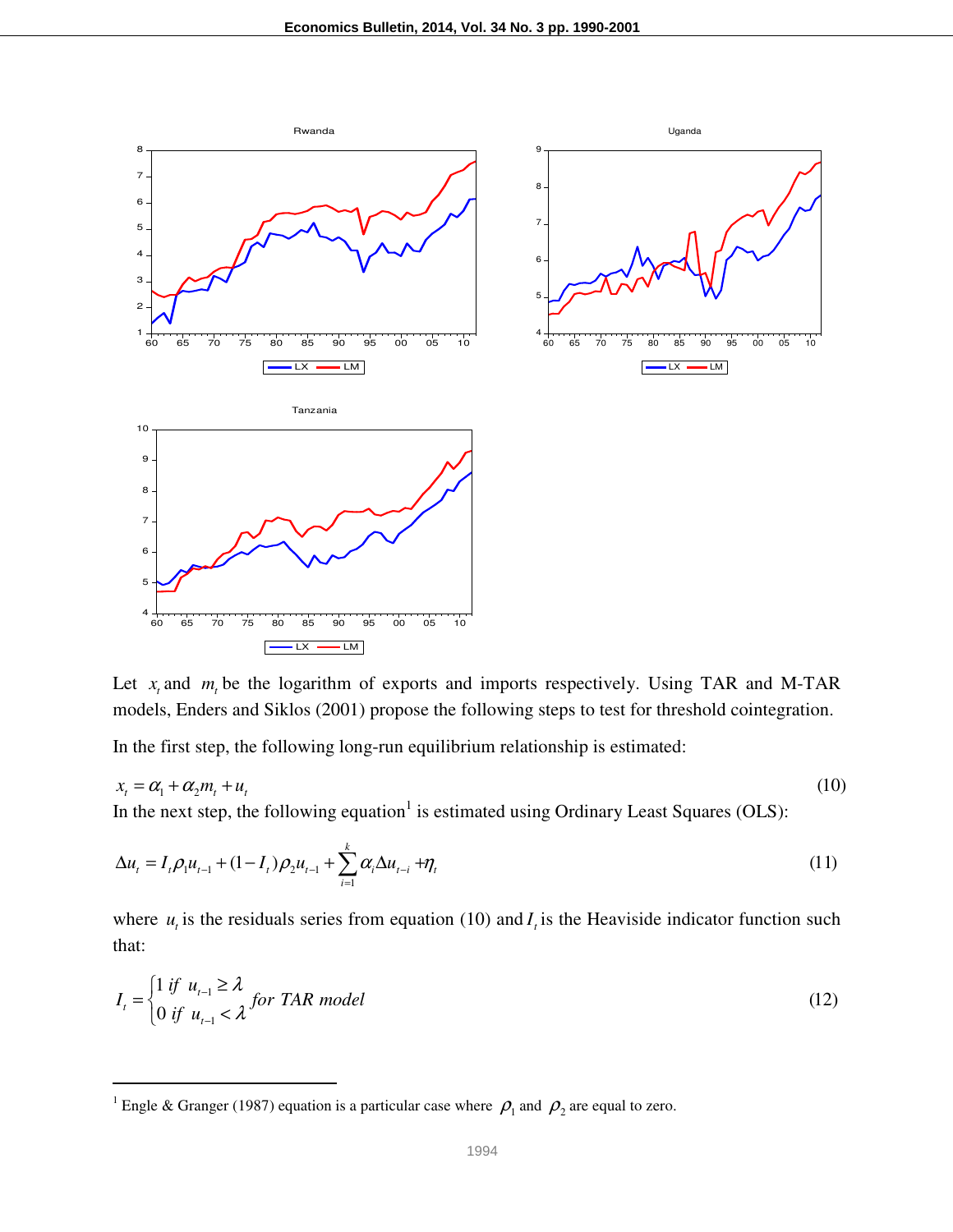$$
I_{t} = \begin{cases} 1 \text{ if } \Delta u_{t-1} \ge \lambda \\ 0 \text{ if } \Delta u_{t-1} < \lambda \end{cases} \text{ for M-TAR model} \tag{13}
$$

where  $\lambda$  is the threshold value to be estimated.

Equations (11) and (12) together form the threshold autoregressive model (TAR) and equations (11) and (13) form the momentum threshold autoregressive model (M-TAR). The threshold value is selected using Chan's (1993) method where the optimum value is such that the residuals sum of squares is at a minimum (Sun 2011).

From equation (11), to test for threshold cointegration, Enders and Granger (1998) and Enders and Siklos (2001) propose to test the following hypothesis of no threshold cointegration:

$$
H0: \rho_1 = \rho_2 = 0
$$

The test statistic used is known as Φ statistic and the critical values are from Enders and Siklos (2001).

|                            | Burundi              |                      | Kenya                |                      | Rwanda          |                      | Uganda          |                       | Tanzania        |                      |
|----------------------------|----------------------|----------------------|----------------------|----------------------|-----------------|----------------------|-----------------|-----------------------|-----------------|----------------------|
|                            | <b>ADF</b>           | PP                   | ADF                  | PP                   | <b>ADF</b>      | PP                   | <b>ADF</b>      | PP                    | <b>ADF</b>      | <b>PP</b>            |
| $x_{t}$                    | $-2.20$              | $-2.46$              | $-2.22$              | $-2.31$              | $-2.08$         | $-1.95$              | $-1.52$         | $-1.67$               | $-0.17$         | $-0.35$              |
|                            | [0.20]               | [0.12]               | [0.46]               | [0.42]               | [0.54]          | [0.61]               | [0.80]          | [0.74]                | [0.99]          | [0.98]               |
| $\Delta x$                 | $-12.7$ <sup>*</sup> | $-12.8$ <sup>*</sup> | $-7.43^{\bullet}$    | $-7.43^{\circ}$      | $-9.06^{\circ}$ | $-9.07$ <sup>*</sup> | $-7.66^{\circ}$ | $-7.64$ <sup>*</sup>  | $-6.48^{\circ}$ | $-6.55^{\circ}$      |
|                            | [0.00]               | [0.00]               | [0.00]               | [0.00]               | [0.00]          | [0.00]               | [0.00]          | [0.00]                | [0.00]          | [0.00]               |
| $m_{\scriptscriptstyle t}$ | $-0.54$              | $-0.36$              | $-1.48$              | $-1.73$              | $-1.45$         | $-1.46$              | $-3.02$         | $-3.04$               | $-1.44$         | $-1.44$              |
|                            | [0.87]               | [0.90]               | [0.82]               | [0.72]               | [0.83]          | [0.82]               | [0.13]          | [0.12]                | [0.83]          | [0.83]               |
| $\Delta m$ ,               | $-9.79^{\circ}$      | $-9.39^{\circ}$      | $-6.28$ <sup>*</sup> | $-6.26$ <sup>*</sup> | $-7.83^*$       | $-7.81^{\circ}$      | $-8.01^*$       | $-10.41$ <sup>*</sup> | $-6.30^{\circ}$ | $-6.26$ <sup>*</sup> |
|                            | [0.00]               | [0.00]               | [0.00]               | [0.00]               | [0.00]          | [0.00]               | [0.00]          | [0.00]                | [0.00]          | [0.00]               |

**Table 1: Augmented Dickey Fuller and Phillips-Perron Unit Root Tests Results** 

Notes:  $x_t$  and  $m_t$  are exports and imports (in logarithm) respectively and  $\Delta$  is the first difference operator. Between brackets [.] are MacKinnon (1996) one-sided p-values for ADF and PP tests. ♠ denotes rejection of the null hypothesis of unit root at 1%. For ADF, the lag length is selected out of a maximum of 7 lags using Schwarz Information Criterion (SIC). A lag of 0 is selected by SIC for all the variables and

for all the countries. For PP test, the bandwidth used was selected using Bartlett kernel.

#### **4. Empirical Results and Discussion**

Apart from unit root tests which are conducted in Eviews 6, the rest of the empirical analysis is done in R software, version 3.01. Specifically, threshold cointegration tests are conducted using "apt" package (version 1.3) developed by Sun (2013).

Tables 2 and 3 present the results of threshold cointegration test between imports and exports for the EAC countries, namely, Burundi, Kenya, Rwanda, Uganda and Tanzania, using TAR and M-TAR models.

The optimal threshold value  $\lambda$  minimizing the residuals sums of squares was estimated using Chan's (1993) method. For the TAR model for instance the estimated threshold value is  $\lambda^* = -0.387$  for Burundi,  $\lambda^* = 0.093$  for Kenya,  $\lambda^* = -0.346$  for Rwanda,  $\lambda^* = -0.207$  for Uganda and  $\lambda^* = -0.383$  for Tanzania. For the M-TAR model, the estimated threshold value for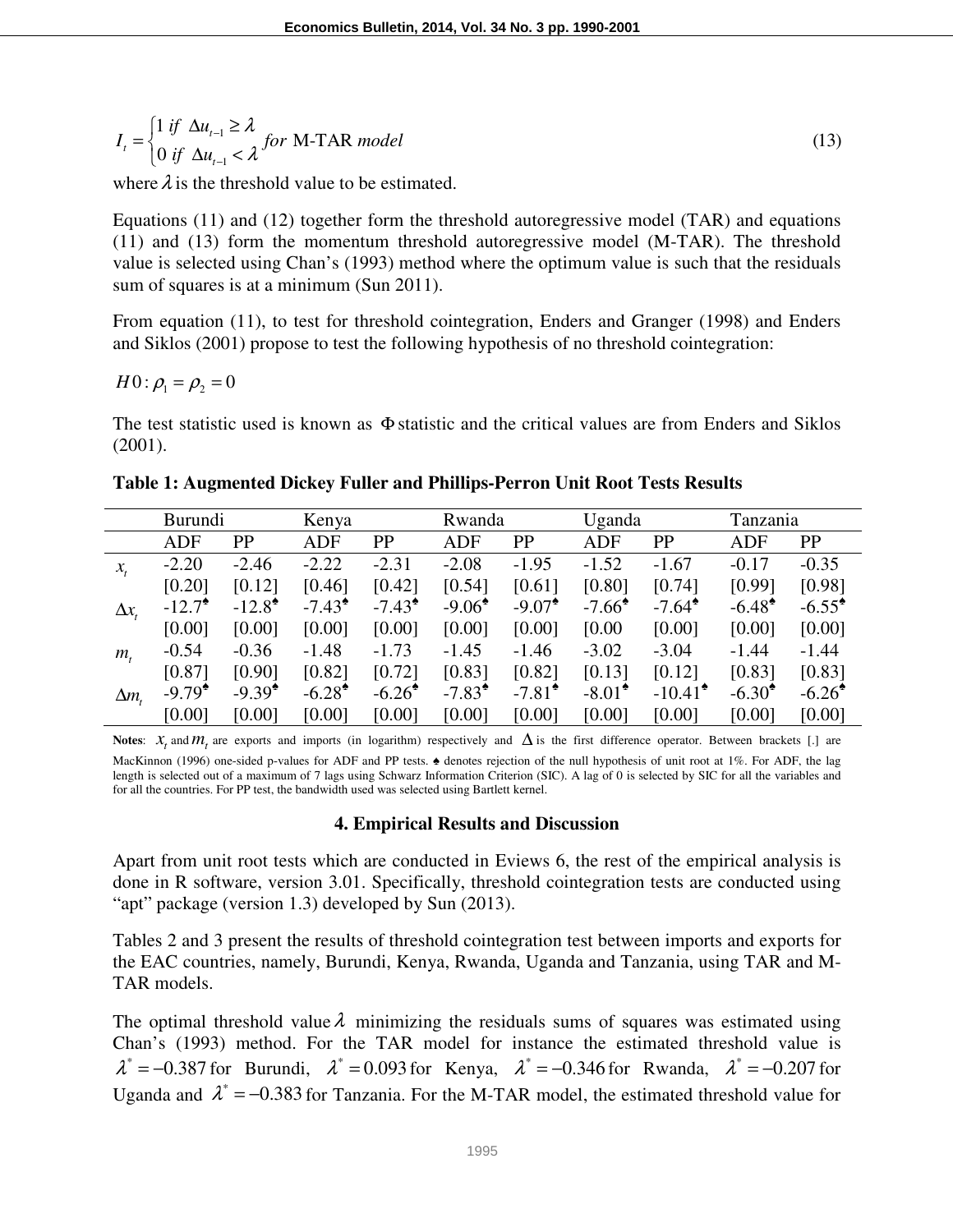each country is reported in table 3. The results in tables 2 and 3 indicate also that Ljung-Box test fails to reject the null hypothesis of no serial correlation at 5 % level of significance.

Using Akaike Information Criterion (AIC), the number of lags *k* to include in the TAR and M-TAR models was also selected. For the M-TAR model for instance, out of a maximum of 7 lags, AIC selects a lag of 0 for Kenya and Tanzania, a lag of 1 for Burundi and Uganda and 2 for Rwanda. It should be noted that for the TAR model, AIC selects also the same lags except for Uganda.

We took into account the estimated threshold value and optimal lag length selected to test for threshold cointegration between imports and exports in the EAC Countries.

Threshold cointegration tests results based on the TAR model are reported in table 2. They indicate that theΦ test statistic rejects the null hypothesis of no threshold cointegration  $(H0: \rho_1 = \rho_2 = 0)$  at 1% level of significance for Kenya and Uganda, at 5% level for Burundi and at 10% level of significance for Rwanda. However, for Tanzania, the results from TAR model suggest that the null hypothesis of no threshold cointegration cannot be rejected even at the level of 10%.

The estimated TAR model for Burundi<sup>2</sup> can be written as follows with t-statistic in parentheses:

$$
\hat{\Delta u_t} = -0.243 I_t \hat{u}_{t-1} - 0.400 (1 - I_t) \hat{u}_{t-1} - 0.386 \hat{\Delta u}_{t-1} + \eta_t
$$
  
(-1.561) (-2.255) (-2.959)  
where  $I_t = \begin{cases} 1 \text{ if } u_{t-1} \ge -0.347 \\ 0 \text{ if } u_{t-1} < -0.347 \end{cases}$ 

Based on the M-TAR model, the results of threshold cointegration are reported in table 3. They show that the null hypothesis of no threshold cointegration can be rejected at 1% level of significance for Burundi and Kenya and at 5% level for Uganda. For Rwanda and Tanzania however, Φ test statistic fails to reject the null hypothesis of no threshold cointegration even at 10% level.

The estimated M-TAR model for Burundi can be written as follows:

$$
\hat{\Delta u_t} = -0.243 I_t \hat{u}_{t-1} - 0.400 (1 - I_t) \hat{u}_{t-1} - 0.386 \hat{\Delta u}_{t-1} + \eta_t
$$
  
(-1.561) (-2.255) (-2.959)  
where  $I_t = \begin{cases} 1 \text{ if } \Delta u_{t-1} \ge -0.296 \\ 0 \text{ if } \Delta u_{t-1} < -0.296 \end{cases}$ 

 $\overline{a}$ 

Together, table 2 and 3 indicate that the null hypothesis of no threshold cointegration is rejected for Burundi, Kenya and Uganda at 5% level for both TAR and M-TAR models. However, for

 $2^2$  For space requirements, we are only reporting the estimated TAR and M-TAR models for Burundi, the rest can be obtained upon request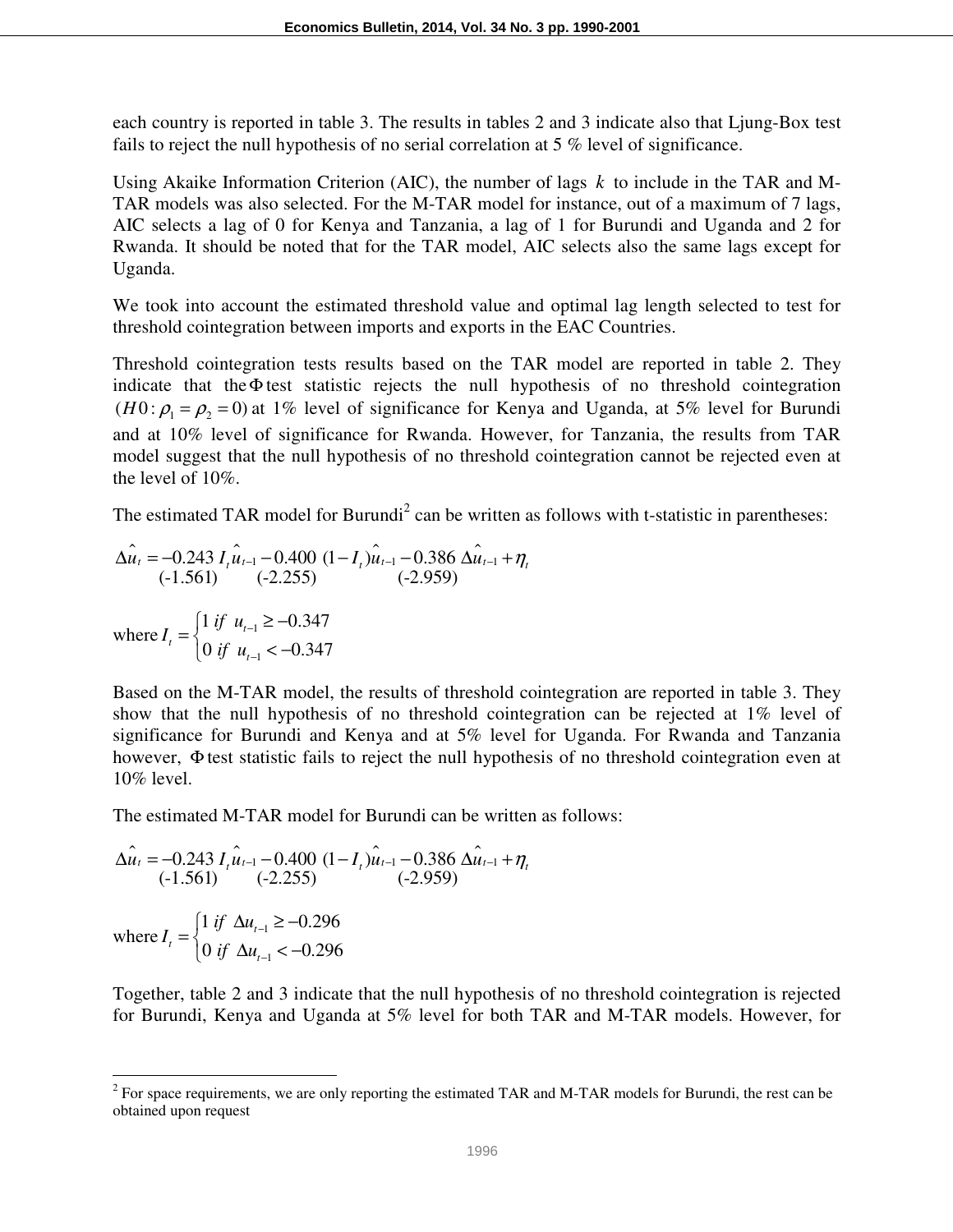Rwanda and Tanzania, the null hypothesis of no cointegration could not be rejected at 5% level for both TAR and M-TAR model.

The results suggest therefore that imports and exports are cointegrated with asymmetric adjustment for Burundi, Kenya and Uganda. This would imply that the current account deficits in those countries are sustainable. However, we need to check whether they are not only weakly sustainable.

| Country  | $\rho_{\scriptscriptstyle 1}$ | $\rho_{_2}$ | $\Phi^*$   | $\lambda$ | <b>AIC</b> | LB(4) | LB(8) | Lags           |
|----------|-------------------------------|-------------|------------|-----------|------------|-------|-------|----------------|
|          |                               |             | statistic  |           |            |       |       |                |
| Burundi  | $-0.243$                      | $-0.400**$  | $3.566**$  | $-0.347$  | 28.932     | 0.250 | 0.194 |                |
|          | [0.125]                       | [0.029]     | [0.036]    |           |            |       |       |                |
| Kenya    | $-0.555***$                   | $-0.288*$   | 7.913 ***  | 0.093     | $-72.42$   | 0.836 | 0.704 | $\overline{0}$ |
|          | [0.001]                       | [0.054]     | [0.001]    |           |            |       |       |                |
| Rwanda   | $-0.133$                      | $-2.248**$  | $2.724*$   | $-0.346$  | 6.111      | 0.893 | 0.293 | $\overline{2}$ |
|          | [0.379]                       | [0.029]     | [0.076]    |           |            |       |       |                |
| Uganda   | $-0.240$                      | $-0.461***$ | $5.675***$ | $-0.207$  | 18.179     | 0.348 | 0.291 | $\overline{0}$ |
|          | [0.149]                       | [0.004]     | [0.006]    |           |            |       |       |                |
| Tanzania | $-0.069$                      | $-0.146$    | 1.340      | $-0.383$  | $-34.89$   | 0.518 | 0.574 | 0              |
|          | [0.481]                       | [0.147]     | [0.271]    |           |            |       |       |                |

| Table 2: Threshold Cointegration Test Results with the TAR model |  |  |
|------------------------------------------------------------------|--|--|
|                                                                  |  |  |

**Notes:**  $\lambda$  is the estimated threshold value. AIC stands for Akaike Information Criterion. Between the brackets [.] are the p-values.  $*, **$  and \*\*\* denote rejection of the null hypothesis respectively at 10%, 5% and 1% level.  $\Phi$  is the threshold cointegration test statistic. The values presented for Ljung-Box (LB) test are the p-values. The lag length used was selected using AIC

| Country        | $\rho_{_1}$ | $\rho_{_2}$ | $\Phi^*$ statistic | $\lambda$ | <b>AIC</b> | LB<br>(4) | LB(8) | Lags           |
|----------------|-------------|-------------|--------------------|-----------|------------|-----------|-------|----------------|
| <b>Burundi</b> | $-0.236*$   | $-0.93***$  | $5.525***$         | $-0.296$  | 25.43      | 0.103     | 0.063 | 1              |
|                | [0.059]     | [0.008]     | [0.007]            |           |            |           |       |                |
| Kenya          | $-0.730***$ | $-0.170$    | $11.327***$        | 0.059     | $-75.42$   | 0.667     | 0.806 | $\overline{0}$ |
|                | [0.000]     | [0.26]      | [0.000]            |           |            |           |       |                |
| Rwanda         | $-0.231$    | $-0.260$    | 1.842              | $-0.067$  | 7.854      | 0.969     | 0.480 | $\overline{2}$ |
|                | [0.123]     | [0.212]     | [0.170]            |           |            |           |       |                |
| Uganda         | $-0.359**$  | $-0.012$    | 3.391**            | $-0.186$  | 17.59      | 0.786     | 0.860 |                |
|                | [0.013]     | [0.959]     | [0.042]            |           |            |           |       |                |
| Tanzania       | 0.028       | $-0.179**$  | 2.127              | 0.038     | $-35.18$   | 0.805     | 0.688 | $\overline{0}$ |
|                | [0.807]     | [0.046]     | [0.130]            |           |            |           |       |                |

**Table 3: Threshold Cointegration Test Results with the M-TAR model** 

**Notes:**  $\lambda$  is the estimated threshold value. AIC stands for Akaike Information Criterion. Between the brackets [.] are the p-values.  $*, **$  and \*\*\* denote rejection of the null hypothesis respectively at 10%, 5% and 1% level.  $\Phi$  is the threshold cointegration test statistic. The values presented for Ljung-Box (LB) test are the p-values. The lag length used was selected using AIC.

In order to check whether the sufficient condition is satisfied for strong sustainability of the current account deficits, that is, whether  $\alpha_2 = 1$  in equation (10), we estimated equation 10 by OLS and used the Wald restriction coefficient test to check if  $\alpha_2$  is statistically equal to 1. The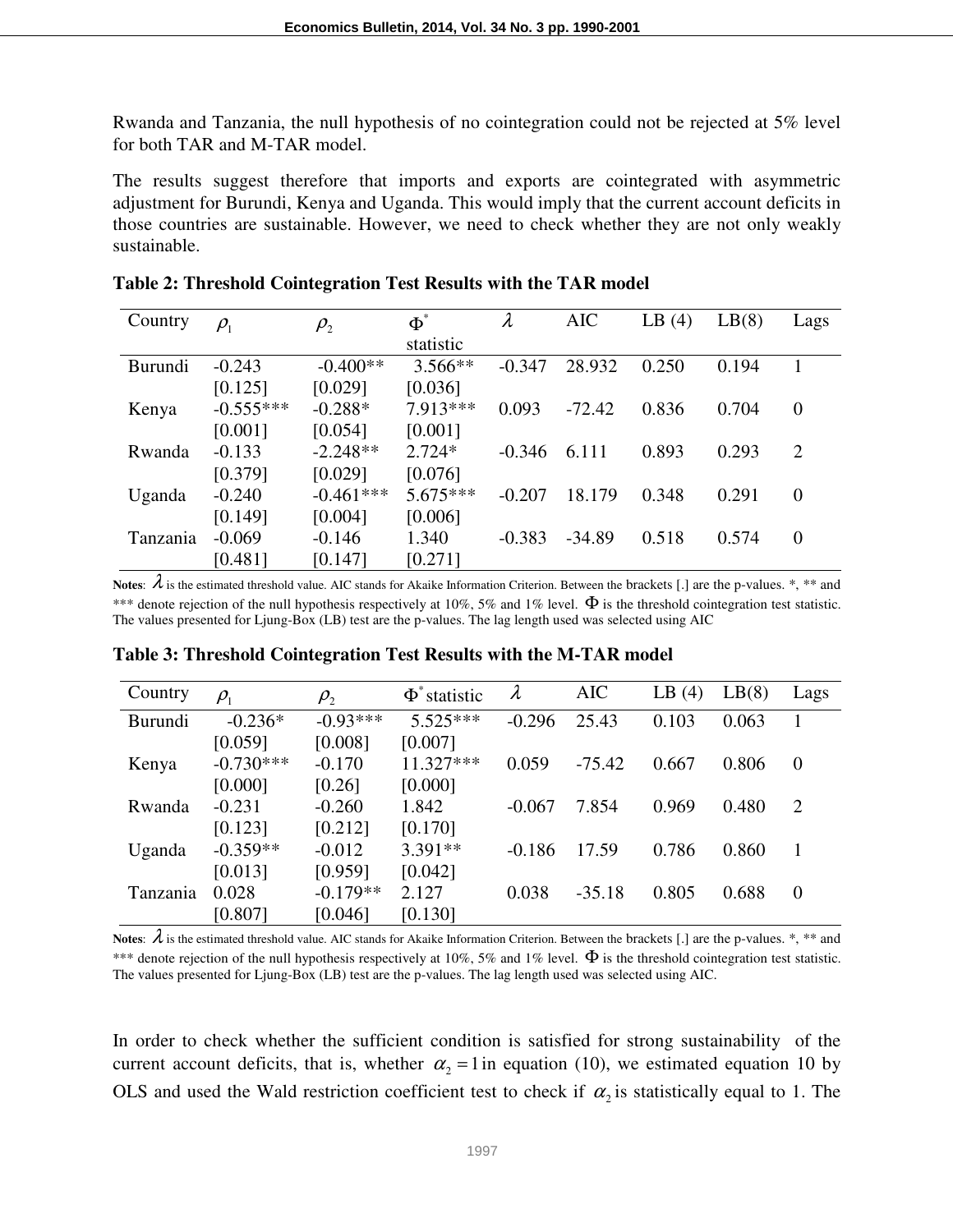results are reported in table 4 and they indicate that the estimated coefficient  $\alpha_2$  is statistically significant at 1% level of significance but statistically different from 1 for all the countries considered. This suggests that although imports and exports were found to be cointegrated for Burundi, Kenya and Uganda, it seems that the current account deficits are only weakly sustainable since it is found that the cointegrating coefficient  $\alpha_2$  is not equal to 1 but less than 1,  $0 < \alpha_{2} < 1$ .

| Country        | $\alpha_{i}$       | $\alpha_{\gamma}$   | $F[H0:\alpha,-1]$    |
|----------------|--------------------|---------------------|----------------------|
| <b>Burundi</b> | $0.857***(3.336)$  | $0.641***(11.989)$  | $143.74***$ [0.000]  |
| Kenya          | $0.390***$ (2.905) | $0.882***$ (49.058) | $2406.71***$ [0.000] |
| Uganda         | $2.732***(10.487)$ | $0.517***$ (12.588) | $158.47***$ [0.000]  |

| Table 4: The estimated long-run equilibrium relationship between exports and imports |  |  |  |
|--------------------------------------------------------------------------------------|--|--|--|
|                                                                                      |  |  |  |

**Notes**: The estimated long-run equilibrium equation is  $x_t = \alpha_1 + \alpha_2 m_t + u_t$ , where  $x_t$  and  $m_t$  are the logarithm of exports and imports respectively.  $F[H0 : \alpha_{2} = 1]$  is the Wald coefficient restriction test statistic. Between the parentheses (.) are the t-values and between the brackets [.] are the p-values. \*\*\* indicates rejection of the null hypothesis at 1% level of significance.

Following the test for sustainability of the current account deficits in EAC countries done on a country by country basis using threshold cointegration test of Enders and Siklos (2001), we further complement the analysis by using Pedroni (1999, 2004) panel cointegration test to examine the sustainability of current account deficits in EAC Countries as a panel. Prior to that, panel unit root tests (IPS and PESCADF) are conducted to detect the order of integration of the variables. Results in Table 5 suggest that exports and imports (logarithm) are non-stationary processes, integrated of order one, I (1).

The results in Table 6 show that both panel statistics and group mean panel statistics suggest that the null hypothesis of no cointegration can be rejected regardless of the deterministic components included (intercept or trend). There exists therefore a cointegration relationship between exports and imports in EAC countries, which would suggest that current account deficits are sustainable in EAC countries as a panel. Since exports and imports are found to be cointegrated, panel dynamic OLS (DOLS) is used to estimate the long-run equation. The estimation results are presented in Table 6 and the  $\chi^2$  restriction test fails to reject the null hypothesis that the cointegrating coefficient is equal to 1. This suggests that current account deficits are strongly sustainable in EAC countries as a panel.

However, although the use of panel data has a number of advantages over pure time-series data, caution is needed when interpreting panel data results, especially when heterogeneity dimension among the cross-sections is not taken into account (Hurlin and Dumitrescu, 2012).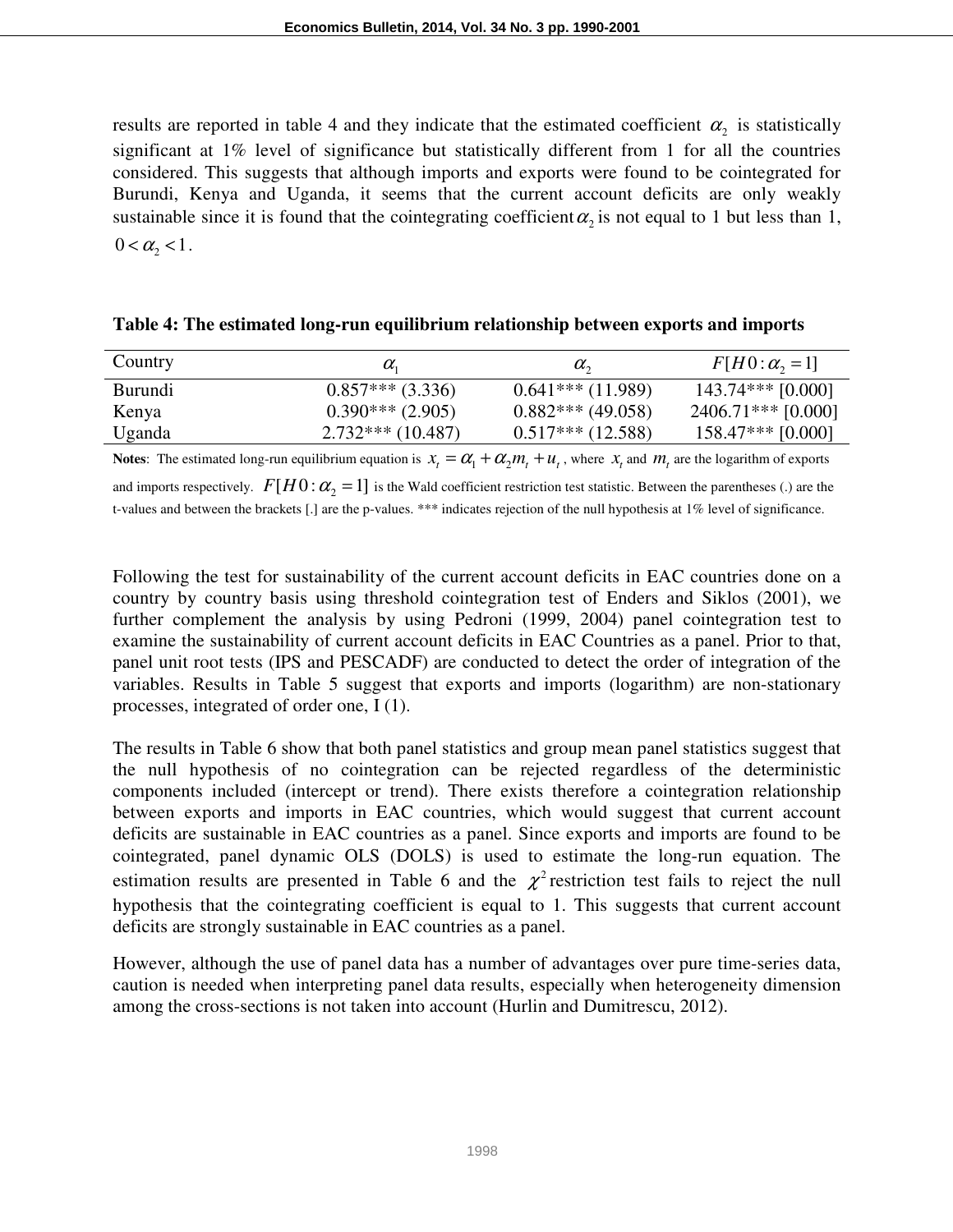| <b>Series</b>                   |          | <b>IPS-test</b>         | PESCADF-test |                         |  |
|---------------------------------|----------|-------------------------|--------------|-------------------------|--|
|                                 |          | W[t-bar]                | $Z[t-bar]$   |                         |  |
|                                 | Level    | <b>First Difference</b> | Level        | <b>First Difference</b> |  |
| $\mathcal{X}_{\epsilon}$        | $-0.018$ | $-22.787***$            | 1.912        | $-9.579***$             |  |
|                                 | [0.493]  | [0.000]                 | [0.972]      | [0.000]                 |  |
| $m_{\scriptscriptstyle{\star}}$ | $-1.619$ | $-11.036***$            | $-0.195$     | $-0.566***$             |  |
|                                 | [0.053]  | [0.000]                 | [0.423]      | [0.000]                 |  |

#### **Table 5: Panel Unit Root Test Results**

**Notes**: IPS stands for Im, Pesaran and Shin and PESCADF is a unit root test in heterogeneous panels with cross-sectional dependence, suggested by Pesaran (2007). A lag of 1 was used for both IPS and PESCADF tests. IPS and PESCADF tests were run using STATA commands "ipshin" and "pescadf", available in statistical software components archive. (\*\*\*) indicates rejection of the null hypothesis of panel unit root at  $1\%$  level.  $x_t$  and  $m_t$  denote logarithm of exports and imports respectively.

#### **Table 6: Pedroni (1999, 2004) Panel Cointegration Test Results**

| <b>Statistics</b>                                |                    |                    | Ш                   |  |  |  |  |  |
|--------------------------------------------------|--------------------|--------------------|---------------------|--|--|--|--|--|
| <b>Panel Cointegration Statistics</b>            |                    |                    |                     |  |  |  |  |  |
| Panel v-statistic                                | $3.468***(0.000)$  | $1.368*(0.085)$    | $3.540***(0.000)$   |  |  |  |  |  |
| Panel rho-statistic                              | $-5.572***(0.000)$ | $-4.914***(0.000)$ | $-4.446***(0.000)$  |  |  |  |  |  |
| Panel PP-statistic                               | $-4.269***(0.000)$ | $-5.306***(0.000)$ | $-3.267***(0.000)$  |  |  |  |  |  |
| Panel ADF-statistic                              | $-1.847**$ (0.032) | $-3.632***(0.000)$ | $-1.514*(0.064)$    |  |  |  |  |  |
| <b>Group Mean Panel Cointegration Statistics</b> |                    |                    |                     |  |  |  |  |  |
| Group rho-statistic                              | $-3.937***(0.000)$ | $-3.350***(0.000)$ | $-3.718***$ (0.000) |  |  |  |  |  |
| Group PP-statistic                               | $-3.813***(0.000)$ | $-4.459***(0.000)$ | $-4.074***(0.000)$  |  |  |  |  |  |
| Group ADF-statistic                              | $-1.713**$ (0.043) | $-2.692***(0.003)$ | $-1.966**$ (0.031)  |  |  |  |  |  |
| <b>Panel Dynamic OLS estimation</b>              |                    |                    |                     |  |  |  |  |  |
| Coefficient<br>z-stat                            |                    |                    |                     |  |  |  |  |  |
| Panel DOLS                                       | $0.906***(0.000)$  | 17.01              | 3.06(0.080)         |  |  |  |  |  |

**Notes**: Pedroni (2004) panel cointegration test is conducted in Eviews 6 and Panel Dynamic OLS estimation is done using a STATA code "xtdolshm" available is the statistical software components. "I" indicates a model with deterministic intercept but no trend, "II", a model with deterministic intercept and trend, and "III", a model with no deterministic intercept or trend. \*, \*\*

and \*\*\* indicate rejection of the null hypothesis of no cointegration. Between parentheses (.) are the p-values.  $\chi^2$  tests whether the cointegrating coefficient in the panel DOLS is equal to 1.

#### **5. Concluding Remarks**

This paper was intended to examine whether exports and imports are cointegrated for the East African Community (EAC) countries, namely, Burundi, Kenya, Rwanda, Uganda and Tanzania, in order to test for the sustainability of their current account deficits. Using TAR and M-TAR models, the study adopted threshold cointegration test advanced by Enders and Siklos (2001), allowing for asymmetric adjustment towards the long-run equilibrium.

The findings indicated that the null hypothesis of no threshold cointegration is rejected for Burundi, Kenya and Uganda at 5% level for both TAR and M-TAR models. However, for Rwanda and Tanzania, the null hypothesis of no cointegration could not be rejected for both TAR and M-TAR models. Imports and exports are therefore cointegrated for Burundi, Kenya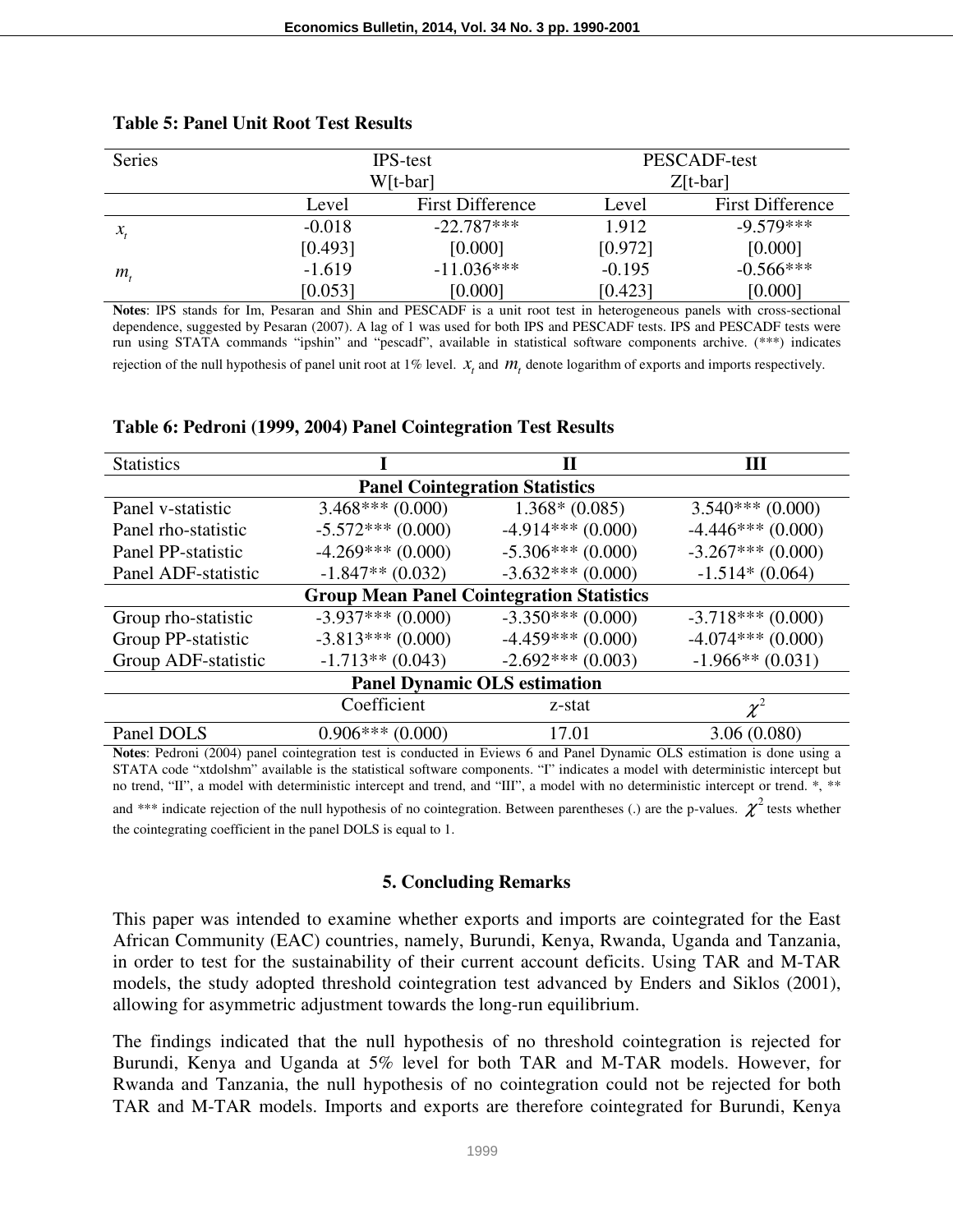and Uganda with threshold adjustment, whereas for Rwanda and Tanzania, they are not cointegrated. However, the Wald restriction test on the cointegrating coefficient,  $\alpha_2$ , rejects the null hypothesis that  $\alpha_2 = 1$ . The estimated cointegrating coefficient  $\alpha_2$  is found to be in the range of 0 and 1, that is,  $0 < \alpha_2 < 1$ . The current account deficits are therefore only weakly sustainable in Burundi, Kenya and Uganda and unsustainable in Rwanda and Tanzania.

Since the use of panel data has a number of merits over time-series data, panel cointegration test proposed by Pedroni (1999, 2004) was also applied to test for sustainability of current account deficits in EAC countries as a panel. The results from panel cointegration test showed that exports and imports are cointegrated and that the cointegrating coefficient is statistically equal to 1, which would imply that current account deficits are strongly sustainable in EAC countries as a panel. However, as Dumitrescu and Hurlin (2012) point out, caution is needed when interpreting panel data results, especially when heterogeneity dimension among the cross-sections is not taken into account.

In summary, the findings suggest that Rwanda and Tanzania are in violation of their international budget constraints and should therefore put in place policies to reduce their current account deficits in order to regain their external stability. For the other country members of EAC, Burundi, Kenya and Uganda, where sustainability was found to be weak, they should also implement policies to reinforce the sustainability of the current account deficits.

#### **References**

Balke, N.S. and T.B. Fomby (1997) "Threshold Cointegration" *International Economic Review* 38, 627-645

Chan, K.S. (1993) "Consistency and Limiting Distribution of the Least Squares Estimator of a Threshold Autoregressive Model" *The Annals of Statistics* 21, 520-533

Dumitrescu, E. and C. Hurlin (2012) "Testing for Granger non-causality in heterogeneous panels" *Economic Modelling* 29, 1450-1460

Enders, W. and C.W.F. Granger (1998) "Unit-Root Tests and Asymmetric Adjustment with an Example Using the Term Structure of Interest Rates" *Journal of Business & Economic Statistics* 16, 304-311

Enders, W. and P.L. Siklos (2001) "Cointegration and Threshold Adjustment", *Journal of Business and Statistics* 19, 166-176

Engle, R.F. and C.W.J. Granger (1987) "Co-integration and Error Correction: Representation, Estimation, and Testing" *Econometrica* 55, 251-276

Hakkio, C.S. and M. Rush (1991) "Is The Budget Deficit 'Too Large?" *Economic Inquiry* 29, 429-445